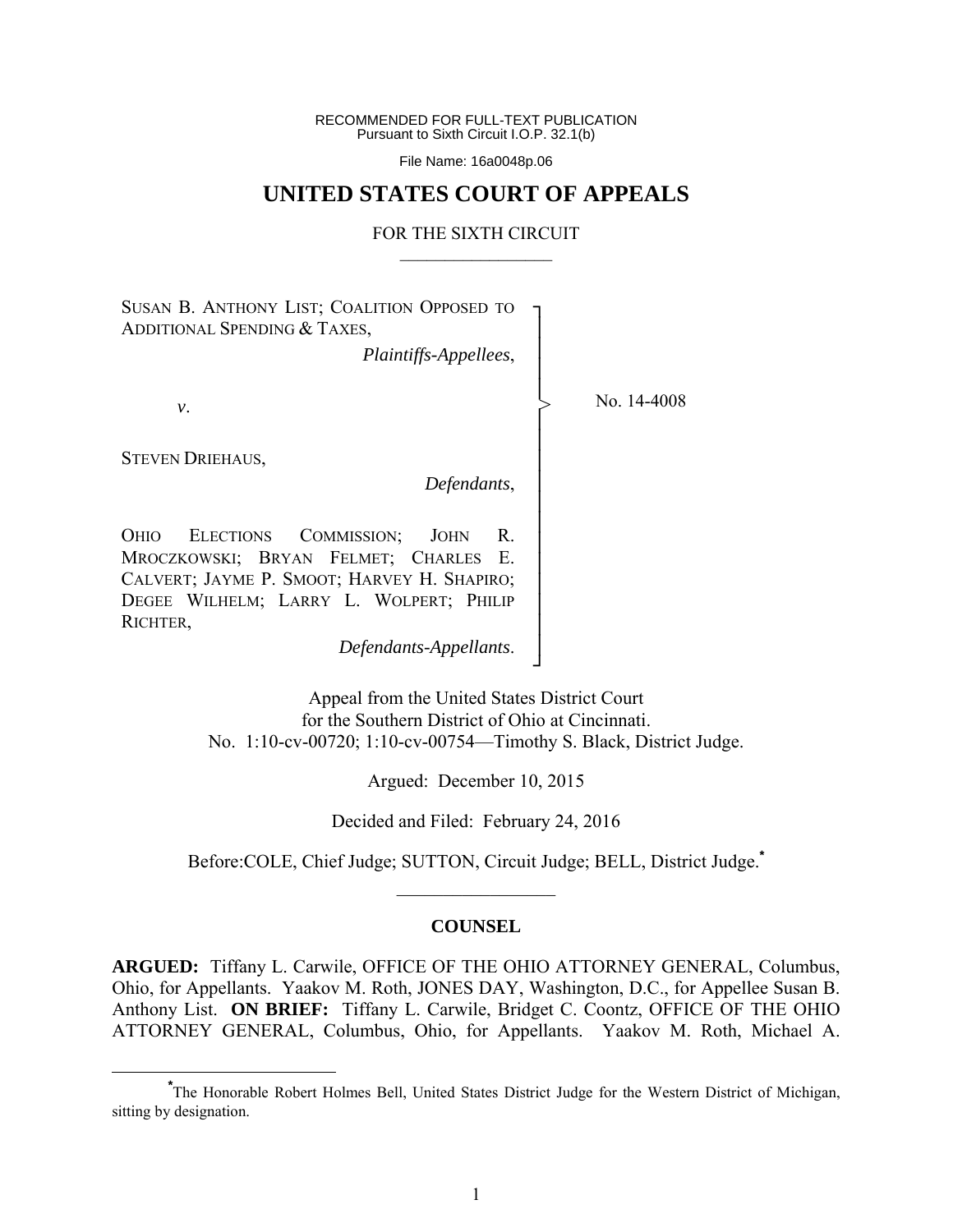Carvin, JONES DAY, Washington, D.C., David R. Langdon, LANGDON LAW LLC, West Chester, Ohio, for Appellee Susan B. Anthony List. Curt C. Hartman, THE LAW FIRM OF CURT C. HARTMAN, Cincinnati, Ohio, Christopher P. Finney, FINNEY LAW FIRM LLC, Cincinnati, Ohio, for Appellee Coalition Opposed to Additional Spending. Deborah J. Dewart, Swansboro, North Carolina, Maurice A. Thompson, 1851 CENTER FOR CONSTITUTIONAL LAW, Columbus, Ohio, David J. Carey, THOMPSON HINE LLP, Columbus, Ohio, John K. Bush, BINGHAM GREENEBAUM DOLL LLP, Louisville, Kentucky, John C. Eastman, CENTER FOR CONSTITUTIONAL JURISPRUDENCE, Orange, California, Allen Dickerson, CENTER FOR COMPETITIVE POLITICS, Alexandria, Virginia, for Amici Curiae.

#### **OPINION**

 $\mathcal{L}_\text{max}$ 

 $\frac{1}{2}$  ,  $\frac{1}{2}$  ,  $\frac{1}{2}$  ,  $\frac{1}{2}$  ,  $\frac{1}{2}$  ,  $\frac{1}{2}$  ,  $\frac{1}{2}$  ,  $\frac{1}{2}$  ,  $\frac{1}{2}$ 

 COLE, Chief Judge. Susan B. Anthony List ("SBA List") and the Coalition Opposed to Additional Spending and Taxes ("COAST") sued the Ohio Elections Commission ("Commission") and various state officials, alleging that Ohio's political false-statements laws, Ohio Rev. Code § 3517.21(B)(9)−(10), violate the First and Fourteenth Amendments. The district court agreed and entered summary judgment and a permanent injunction in favor of SBA List and COAST. *Susan B. Anthony List v. Ohio Elections Comm'n*, 45 F. Supp. 3d 765, 781 (S.D. Ohio 2014). Because the laws are content-based restrictions that burden core protected political speech and are not narrowly tailored to achieve the state's interest in promoting fair elections, we affirm.

### **I. FACTUAL BACKGROUND AND PROCEDURAL HISTORY**

## **A. Ohio's Political False-Statements Laws**

Ohio's political false-statements laws prohibit persons from disseminating false information about a political candidate in campaign materials during the campaign season "knowing the same to be false or with reckless disregard of whether it was false or not, if the statement is designed to promote the election, nomination, or defeat of the candidate." Ohio Rev. Code  $\S$  3517.21(B)(10). The statutes specifically prohibit false statements about a candidate's voting record, but are not limited to that. *See* Ohio Rev. Code § 3517.21(B)(9)−(10). "Campaign materials" are broadly defined as, but not limited to, "sample ballots, an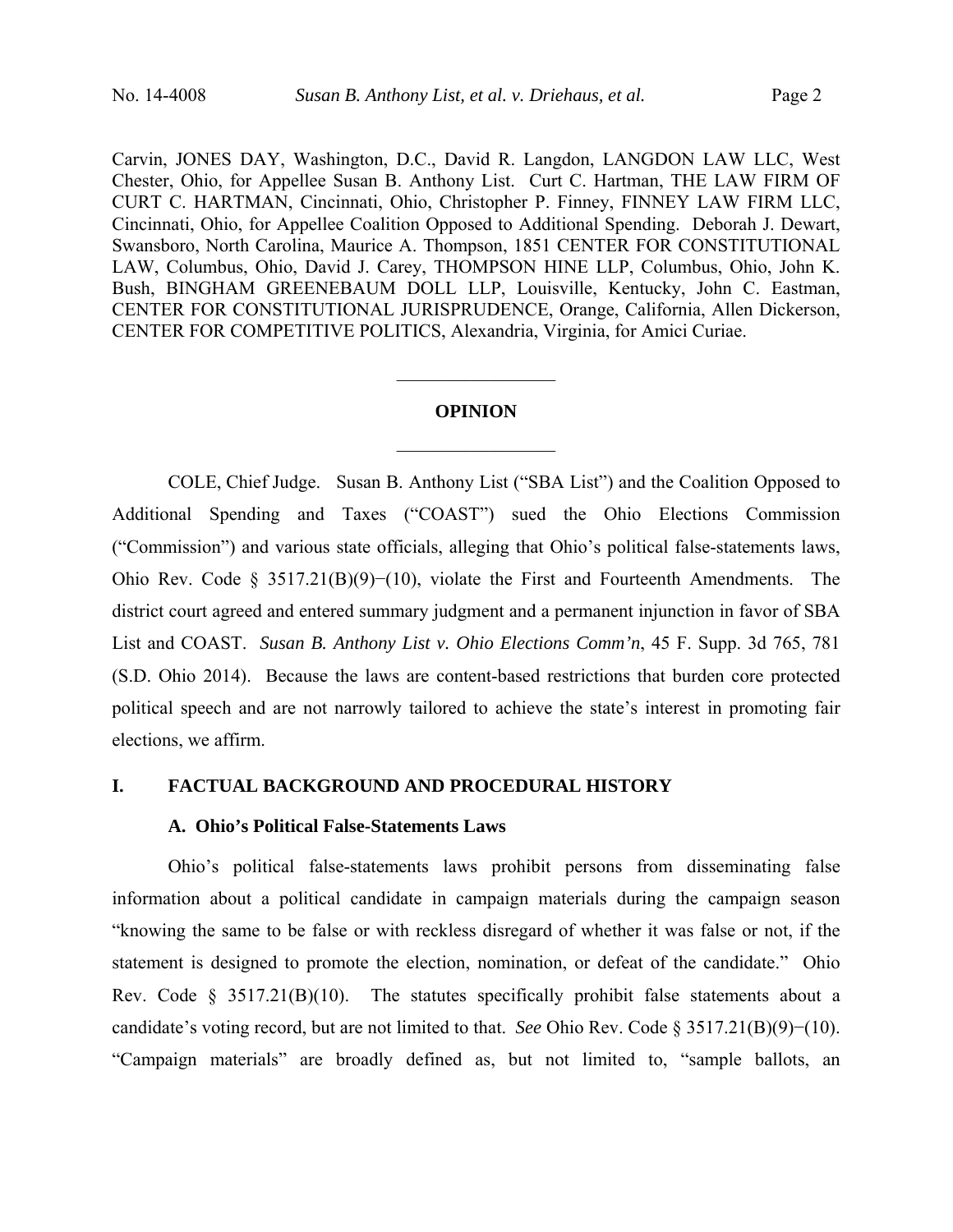advertisement on radio or television or in a newspaper or periodical, a public speech, [or] press release." Ohio Rev. Code § 3517.21(B).

Any person, including the Secretary of State or a Board of Elections official, may file a complaint with the Commission alleging a violation of the political false-statements laws. Ohio Rev. Code §§ 3517.21(C), 3517.153. For a complaint filed shortly before an election, there is a three-step process to be convicted of the crime of making a political false statement. First, a panel of the Commission conducts a preliminary probable cause hearing based on the complaint and issues a public finding. Ohio Rev. Code §§ 3517.154, 3517.156. If the panel finds probable cause, the complaint proceeds to an adjudicatory hearing before the full Commission. Ohio Rev. Code § 3517.156(C)(2) (referencing the hearing procedures outlined by § 3517.155). If, after the adjudicatory hearing, the Commission finds by clear and convincing evidence that a party violated the political false-statements laws, it may refer the case to a prosecutor. Ohio Rev. Code §§ 3517.21(C), 3517.155(A)(1)(c), 3517.155(D). If convicted in subsequent state court proceedings, first-time violators may be sentenced up to six months in prison or fined up to \$5,000. Ohio Rev. Code § 3517.992(V). For complaints filed after an election, more than sixty days before a primary election, or more than ninety days before a general election, there is no probable cause hearing and the complaint proceeds directly to an adjudicatory hearing. Ohio Rev. Code § 3517.155.

### **B. Litigation**

In 2010, then-Congressman Steven Driehaus filed a complaint with the Commission alleging that SBA List violated Ohio's political false-statements laws by issuing a press release accusing him of voting for "taxpayer-funded abortion" by voting for the Affordable Care Act. *Susan B. Anthony List v. Driehaus*, 134 S. Ct. 2334, 2339 (2014). A panel of the Commission issued a probable cause finding that SBA List violated the law. *Id*. SBA List responded by filing suit against Driehaus and various state officials in the Southern District of Ohio. That case was consolidated with a similar case that COAST filed, adding the Commission as a defendant, based on its desire to make similar accusations against Driehaus in a mass email. Both parties sought declaratory and injunctive relief, alleging the political false-statements laws violate the First and Fourteenth Amendments to the United States Constitution. *Id.* at 2339−40.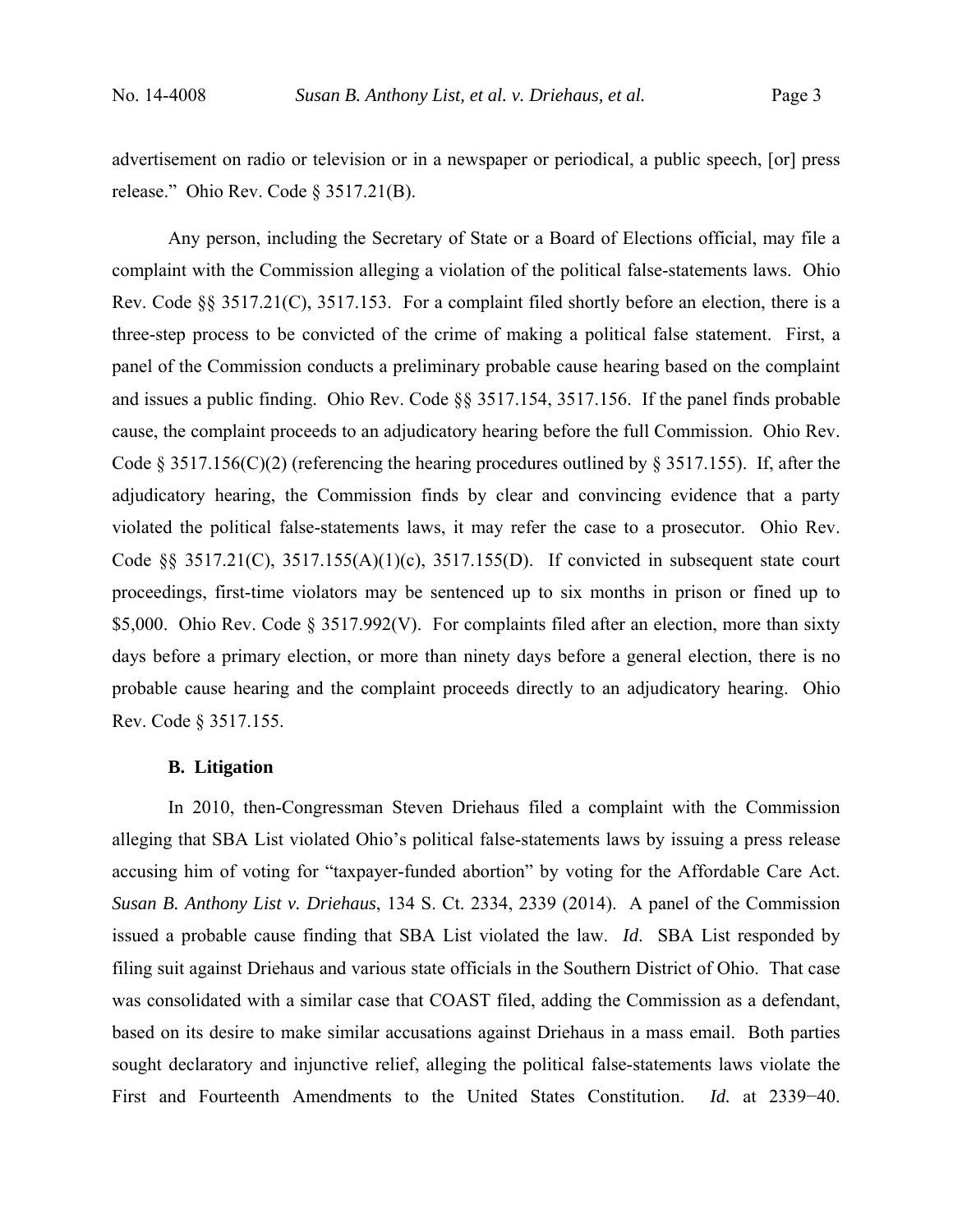The Supreme Court held this case was ripe for review as a facial challenge, despite the dismissal of the administrative proceedings. *Id.* at 2347.**<sup>1</sup>** On remand, the district court granted SBA List's and COAST's motions for summary judgment, holding that Ohio's political falsestatements laws were content-based restrictions that fail strict scrutiny review. *Ohio Elections Comm'n*, 45 F. Supp. 3d at 775–79. Accordingly, the district court "str[uck] down the laws as unconstitutional and permanently enjoin[ed] the Ohio Elections Commission and its members from enforcing Ohio's political false-statements laws." *Id*. at 770. The Commission appeals.

#### **II. STANDARD OF REVIEW**

We review de novo a district court's decision to grant summary judgment. *E.g.*, *Bible Believers v. Wayne Cnty.*, 805 F.3d 228, 242 (6th Cir. 2015). Summary judgment is only appropriate if the record, when viewed in the light most favorable to the nonmoving party, reveals no genuine dispute of material fact and the moving party is entitled to judgment as a matter of law. *Id.*; Fed. R. Civ. P. 56(a).

### **III. ANALYSIS**

## **A. Whether We Are Bound By Sixth Circuit Precedent**

As an initial matter, the Commission argues we are bound by our decision in *Pestrak v. Ohio Elections Commission*, 926 F.2d 573 (6th Cir. 1991), which held that Ohio's political falsestatements laws were constitutional on their face and, for the most part, in their enforcement. "A published prior panel decision 'remains controlling authority unless an inconsistent decision of the United States Supreme Court requires modification of the decision or this Court sitting en banc overrules the prior decision.'" *Rutherford v. Columbia Gas*, 575 F.3d 616, 619 (6th Cir. 2009) (quoting *Salmi v. Sec'y of Health & Human Servs.*, 774 F.2d 685, 689 (6th Cir. 1985)); *see also* 6th Cir. R. 32.1(b). Despite the Commission's arguments, we conclude we are no longer bound by *Pestrak* due to intervening Supreme Court decisions.

First, while the 1986 version of the statute construed by *Pestrak* had identical prohibitions, it had different enforcement procedures that alleviate some of the problems with the current statute. *Compare* Ohio Rev. Code § 3599.091 (1986), *with* Ohio Rev. Code §§ 3517.156,

 $\frac{1}{1}$ <sup>1</sup> Once Driehaus lost the election, he withdrew his complaint with the Commission and from this litigation.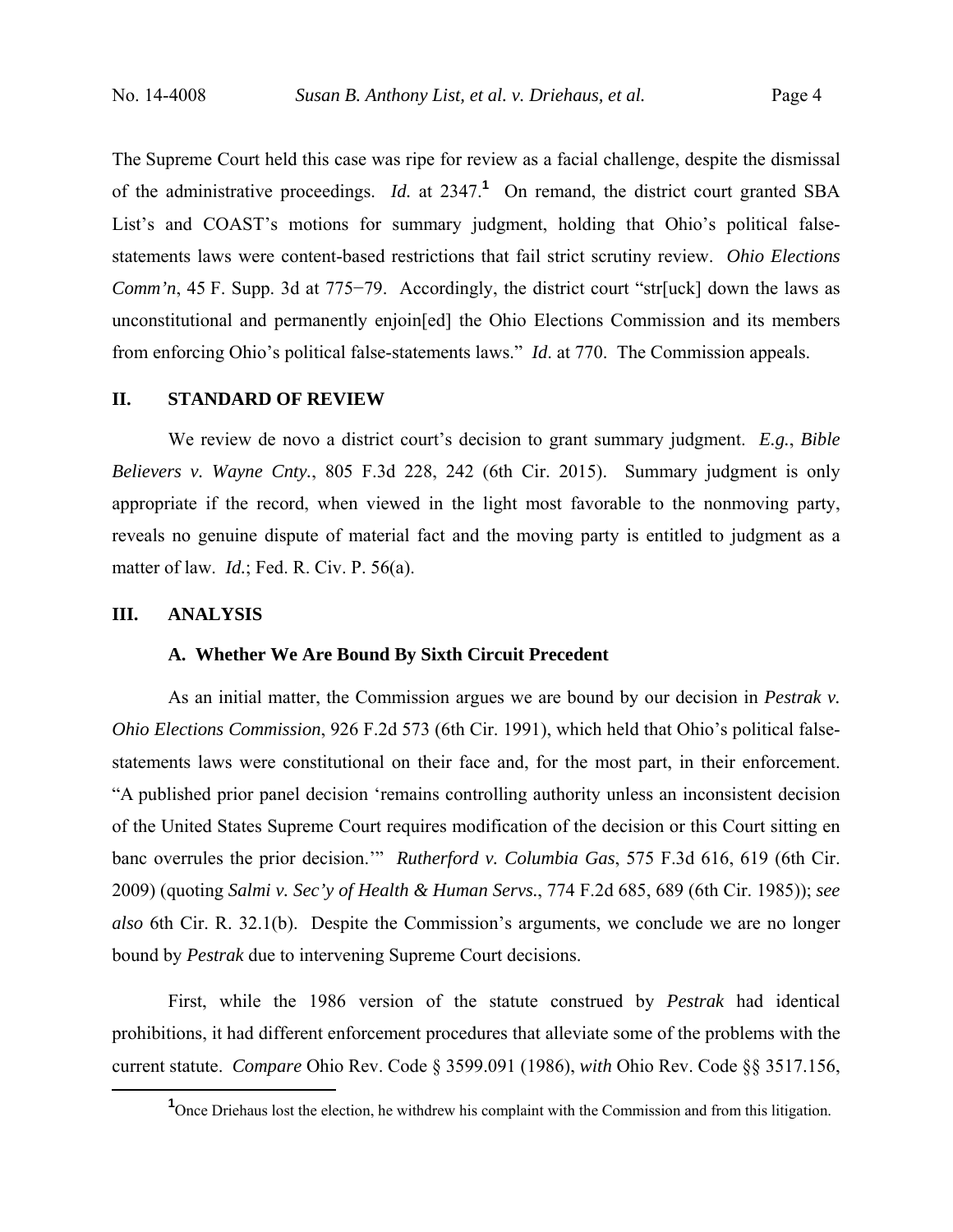3517.21 (1995). Under the former statute, the Commission did not issue probable cause findings, but waited until its investigation was complete before making any ruling on a complaint. *See* Ohio Rev. Code § 3599.091(C) (1986)*.* Further, while the former statute provided the Commission with subpoena power, the accused party may not have been compelled to defend itself until there was a finding that it had in fact violated the political false-statements laws. *See* Ohio Rev. Code § 3599.091(D) (1986).

Second, several post-*Pestrak* Supreme Court rulings call our decision into question. *See Reed v. Town of Gilbert*, 135 S. Ct. 2218, 2230 (2015); *McIntyre v. Ohio Elections Comm'n*, 514 U.S. 334, 351−53 (1995); *City of Cincinnati v. Discovery Network, Inc.*, 507 U.S. 410, 428 (1993); *R.A.V. v. City of St. Paul*, 505 U.S. 377, 386 (1992). But the Supreme Court's decision in *United States v. Alvarez*, 132 S. Ct. 2537 (2012), most clearly abrogates *Pestrak*'s reasoning. In *Alvarez*, the Supreme Court struck down the Stolen Valor Act, a law that prohibited persons from falsely claiming they won the Congressional Medal of Honor, regardless of if the false statement was made knowingly.

*Alvarez* abrogates *Pestrak*'s holding that knowing false speech merits no constitutional protection. In *Pestrak*, we determined that, on their face, Ohio's political false-statements laws were constitutional because "false speech, even political speech, does not merit constitutional protection if the speaker knows of the falsehood or recklessly disregards the truth." *Pestrak*, 926 F.2d at 577. However, in *Alvarez* the Supreme Court unanimously rejected the "categorical rule . . . that false statements receive no First Amendment protection." *Alvarez*, 132 S. Ct. at 2545 (plurality opinion); *see id.* at 2254−55 (Breyer, J., concurring in the judgment); *id.* at 2563 (Alito, J., dissenting). In particular, *Alvarez* distinguished the cases on which *Pestrak* relied, noting that these cases did not depend on the falsity of the statements, but on the fact that they were defamatory, fraudulent, or caused some other "legally cognizable harm associated with a false statement, such as an invasion of privacy or the costs of vexatious litigation." *Alvarez*, 132 S. Ct. at 2545 (plurality opinion); *see also Illinois ex rel. Madigan v. Telemarketing Assocs., Inc.*, 538 U.S. 600, 620 (2003) (upholding a statute prohibiting fraudulent speech, but advising that a "[f]alse statement alone does not subject a [speaker] to fraud liability" unless there is also intent to deceive); *N.Y. Times Co. v. Sullivan*, 376 U.S. 254, 280 (1964) (prohibiting damages for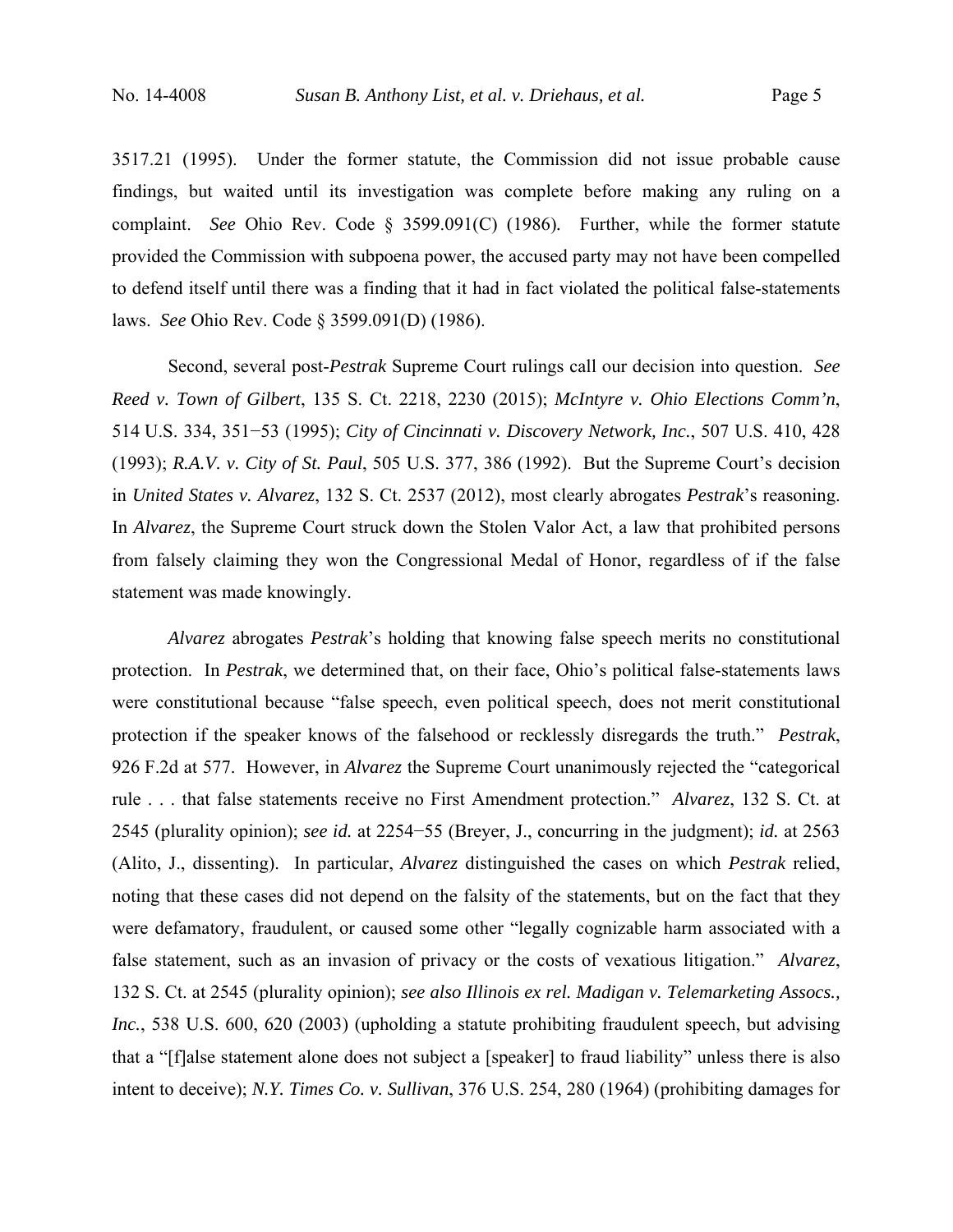a defamatory remark concerning a public official unless the statement was made "with knowledge that it was false or with reckless disregard of whether it was false or not"); *Garrison v. Louisiana*, 379 U.S. 64, 73 (1964) (same). This undermines *Pestrak*'s fundamental premise that false statements, without more, deserve no constitutional protection.

*Alvarez* further repudiates *Pestrak*'s assumption that the government can selectively regulate false statements on certain topics. It posited that giving governments this power could lead to unwanted consequences and abuses. *Alvarez*, 132 S. Ct. at 2547−48 (plurality opinion) ("Permitting the government to decree this speech to be a criminal offense . . . would endorse government authority to compile a list of subjects about which false statements are punishable. That governmental power has no clear limiting principle."); *id.* at 2553 (Breyer, J., concurring in the judgment) ("[T]he pervasiveness of false statements, made for better or for worse motives, made thoughtlessly or deliberately, made with or without accompanying harm, provides a weapon to a government broadly empowered to prosecute falsity without more. And those who are unpopular may fear that the government will use that weapon selectively . . ."). Finally, *Alvarez* confirms that the First Amendment protects the "civic duty" to engage in public debate, with a preference for counteracting lies with more accurate information, rather than by restricting lies. *Id.* at 2550 (plurality opinion); *id.* at 2556 (Breyer, J., concurring in the judgment).

Accordingly, we are not bound by *Pestrak*'s determination that Ohio's political falsestatements laws are constitutional and, to the extent today's holding conflicts with *Pestrak,* it has been abrogated by *Alvarez*.

### **B. Level of Scrutiny**

The first step in a constitutional inquiry is which level of scrutiny applies. In this instance, strict scrutiny applies, whether we apply old First Amendment law or more recent First Amendment law.

# *1. Burdening Core Speech*

Under prior jurisprudence, before analyzing whether a speech prohibition was constitutional, courts had to determine whether a challenged restriction burdened core First Amendment speech or non-core speech that warranted less protection. *See, e.g.*, *McIntyre*,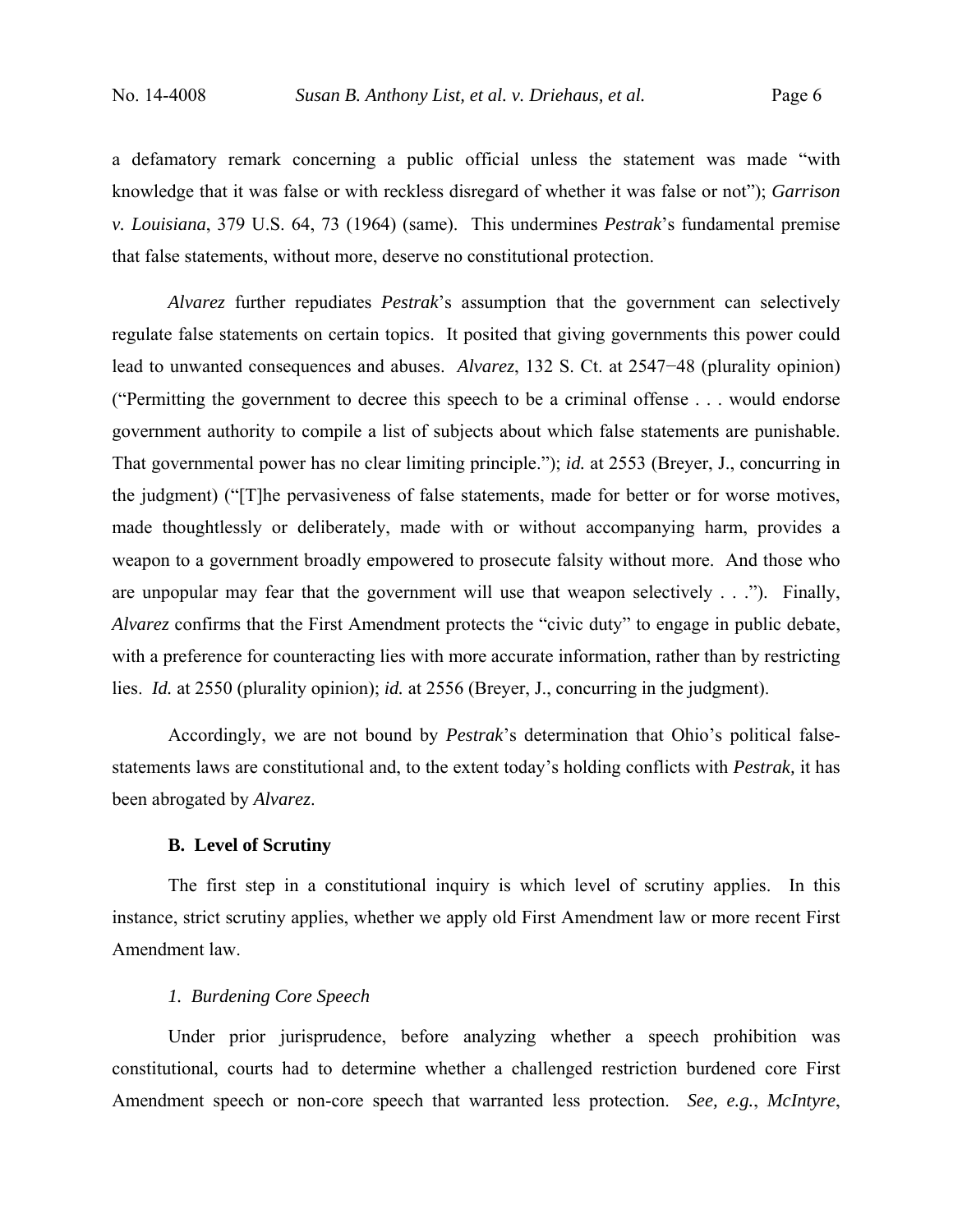514 U.S. at 347. Core-protected speech received the highest level of review under strict scrutiny, while speech further from the core received a lower level of review. *Id.* at 344−47.

Political speech is at the core of First Amendment protections. *See id.* at 346; *Buckley v. Valeo*, 424 U.S. 1, 14–15 (1976); *Sullivan*, 376 U.S. at 269−70. Though combining protected speech with unprotected speech does not afford the speaker absolute immunity for lies, *see Garrison*, 379 U.S. at 75, "the power to proscribe [speech] on the basis of *one* content element (*e.g.,* obscenity) does not entail the power to proscribe it on the basis of *other* content elements," *R.A.V.*, 505 U.S. at 386. Even false speech receives some constitutional protection. *E.g.*, *Alvarez*, 132 S. Ct. at 2545.

On their face, Ohio's political false-statements laws target speech at the core of First Amendment protections—political speech. Contrary to the Commission's arguments, Ohio's laws reach not only defamatory and fraudulent remarks, but *all* false speech regarding a political candidate, even that which may not be material, negative, defamatory, or libelous. *Compare*  Ohio Rev. Code § 3517.21(B)(9) (prohibiting false statements about a candidate's voting record), *with* § 3517.21(B)(10) (a catchall provision, prohibiting, in general, "a false statement concerning a candidate."). Accordingly, strict scrutiny is appropriate.

## *2. Content-Based Prohibitions*

The Supreme Court's 2015 decision in *Reed v. Town of Gilbert*, 135 S. Ct. 2218, sought to clarify the level of review due to certain speech prohibitions. That test focused on whether a law was content-based at all, rather than the type of content the law targeted. The *Reed* Court held that strict scrutiny is the appropriate level of review when a law governs any "specific subject matter . . . even if it does not discriminate among viewpoints within that subject matter." *Id.* at 2230 (citing *Consol. Edison Co. of N.Y. v. Public Serv. Comm'n of N.Y.*, 447 U.S. 530, 537 (1980)). Content-based laws "are presumptively unconstitutional and may be justified only if the government proves that they are narrowly tailored to serve compelling state interests." *Reed*, 135 S. Ct. at 2226. Ohio's political false-statements laws only govern speech about political candidates during an election. Thus, they are content-based restrictions focused on a specific subject matter and are subject to strict scrutiny.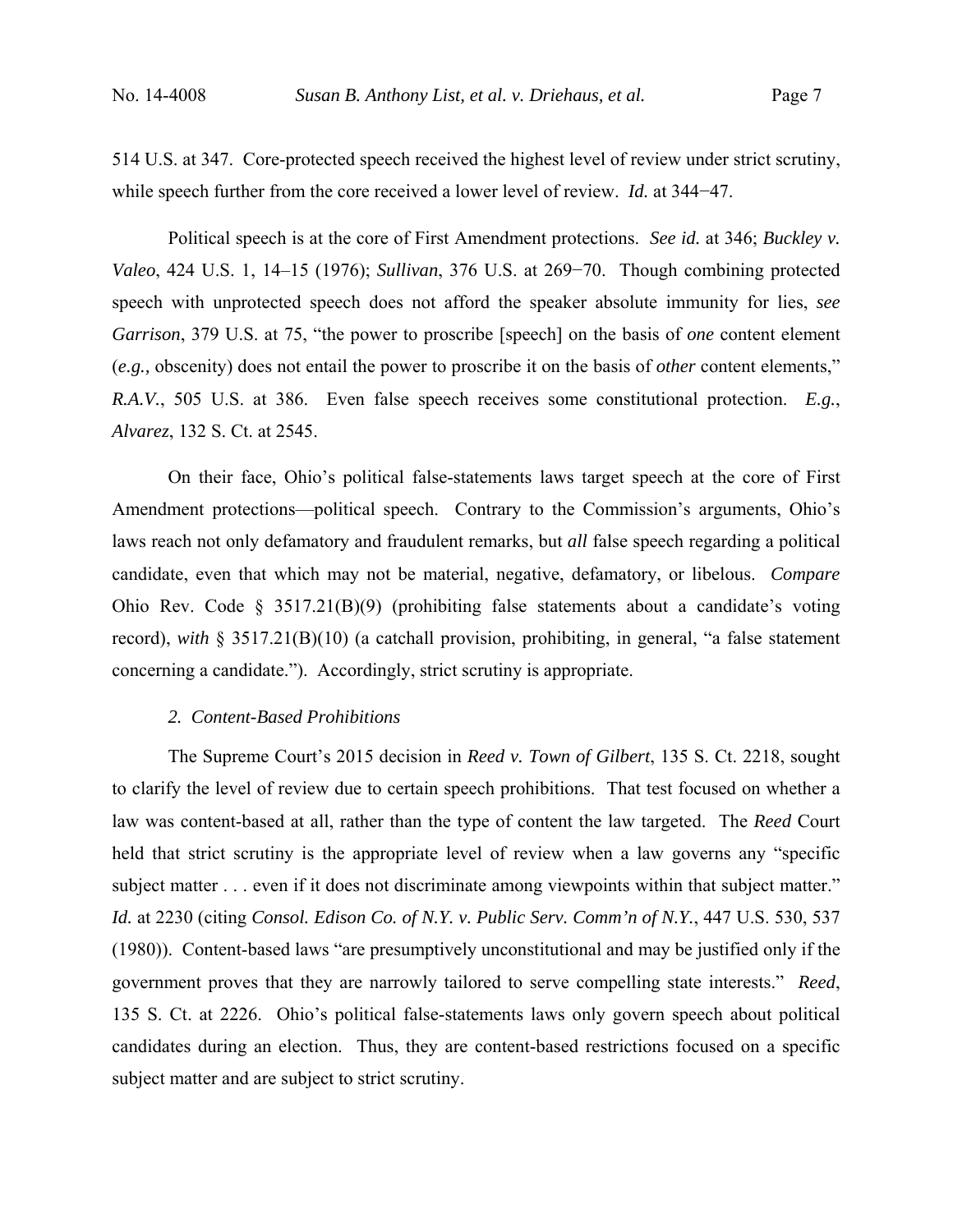#### **C. Constitutional Analysis**

Laws subject to strict scrutiny are presumptively unconstitutional and can only survive if they (1) serve a compelling state interest and (2) are narrowly tailored to achieve that interest. *Id.*; *McIntyre*, 514 U.S. at 346–47. "[I]t is the 'rare case in which a speech restriction withstands strict scrutiny.'" *Reed*, 135 S. Ct. at 2236 (Kagan, J., concurring in the judgment) (citation and alterations omitted).

Here, Ohio's interests in preserving the integrity of its elections, protecting "voters from confusion and undue influence," and "ensuring that an individual's right to vote is not undermined by fraud in the election process" are compelling. *Burson v. Freeman*, 504 U.S. 191, 199 (1992) (plurality opinion); *see also McIntyre*, 514 U.S. at 349 (Ohio's interest in preventing fraud and libel "carries special weight during election campaigns when false statements, if credited, may have serious adverse consequences for the public at large."), *id.* at 379 (Scalia, J., dissenting) ("[N]o justification for regulation is more compelling than protection of the electoral process. Other rights, even the most basic, are illusory if the right to vote is undermined." (internal quotation marks and citation omitted)); *Eu v. San Francisco Cnty. Democratic Central Comm.*, 489 U.S. 214, 231 (1989) (noting that a state has a "compelling interest in preserving the integrity of its election process"). But Ohio's laws do not meet the second requirement: being narrowly tailored to protect the integrity of Ohio's elections. Thus, this is not such a "rare case" that survives strict scrutiny.

The Commission argues that Ohio's political false-statements laws should receive the less-exacting intermediate scrutiny. It did not address SBA List's and COAST's argument that the law is subject to strict scrutiny. Therefore, it is not surprising that the Commission's arguments are insufficient to survive strict scrutiny. Ohio's laws do not pass constitutional muster because they are not narrowly tailored in their (1) timing, (2) lack of a screening process for frivolous complaints, (3) application to non-material statements, (4) application to commercial intermediaries, and (5) over-inclusiveness and under-inclusiveness.

First, the timing of Ohio's administrative process does not necessarily promote fair elections. While the laws provide an expedited timeline for complaints filed within a certain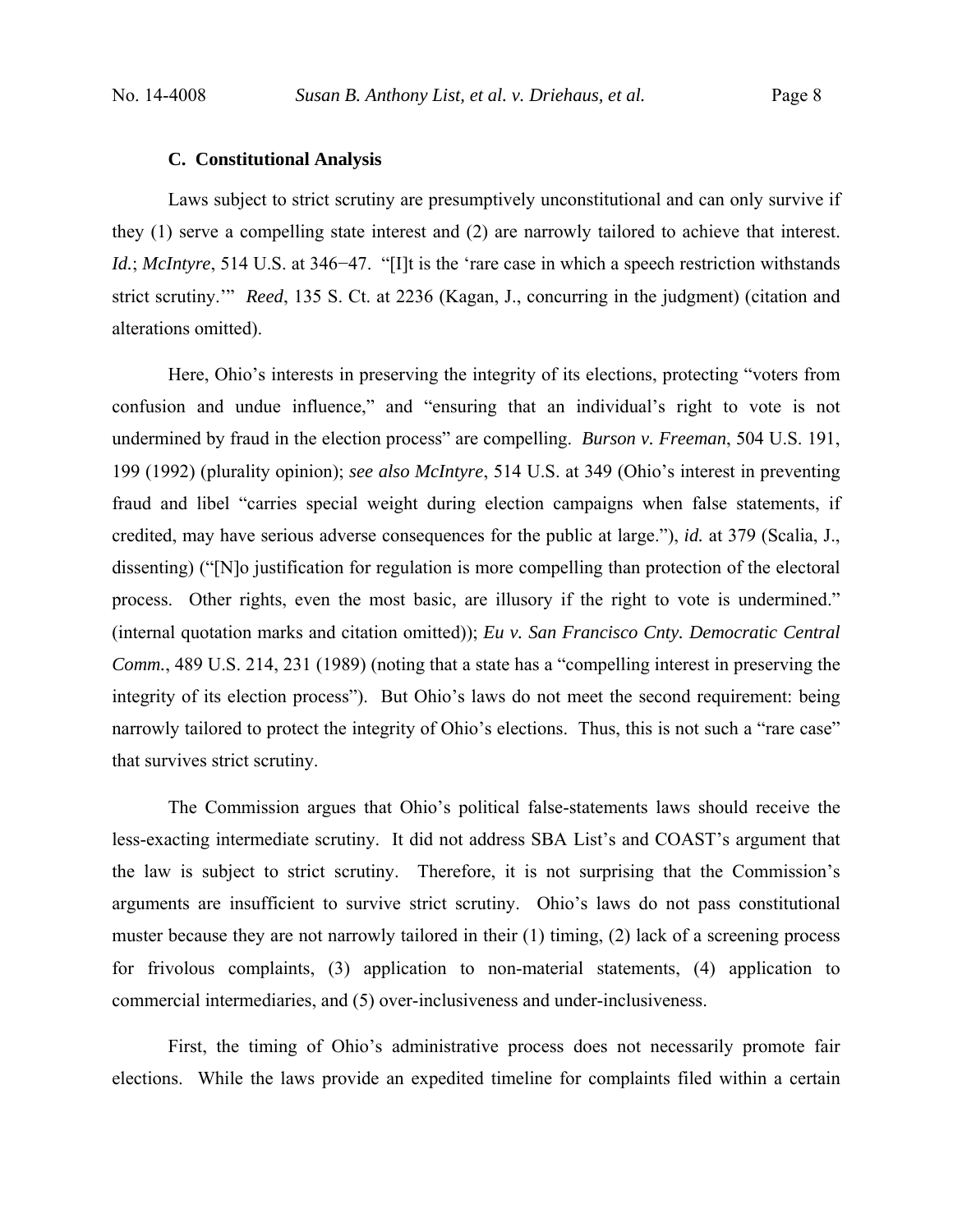number of days before an election, complaints filed outside this timeframe are free to linger for six months. Ohio Rev. Code §§ 3517.154(A)(2)(a), 3517.155, 3517.156(B)(1). Even when a complaint is expedited, there is no guarantee the administrative or criminal proceedings will conclude before the election or within time for the candidate's campaign to recover from any false information that was disseminated. Indeed, candidates filing complaints against their political opponents count on the fact that "an ultimate decision on the merits will be deferred until after the relevant election." *Driehaus*, 134 S. Ct. at 2346 (quoting Br. of Amicus Curiae Ohio Att'y Gen. Michael DeWine in Supp. of Neither Party (filed U.S. Mar. 3, 2014) (No. 13- 193), 2014 WL 880938, at \*14−15 ("DeWine Amicus Br.")). A final finding that occurs *after* the election does not preserve the integrity of the election. On the other hand, in many cases, "a preelection probable-cause finding . . . itself may be viewed [by the electorate] as a sanction by the State," *Driehaus*, 134 S. Ct. at 2346 (quoting DeWine Amicus Br., 2014 WL 880938, at \*13), that "triggers 'profound' political damage, even before a final [Commission] adjudication," *Ohio Elections Comm'n*, 45 F. Supp. 3d at 772 (quoting DeWine Amicus Br., 2014 WL 880938, at \*6). The timing of Ohio's process is not narrowly tailored to promote fair elections.

Second, Ohio fails to screen out frivolous complaints prior to a probable cause hearing. *See* Ohio Rev. Code § 3517.154(A)(1). While this permits a panel of the Commission to review and reach a probable cause conclusion on complaints as quickly as possible, it also provides frivolous complainants an audience and requires purported violators to respond to a potentially frivolous complaint. "Because the universe of potential complainants is not restricted to state officials who are constrained by explicit guidelines or ethical obligations, there is a real risk of complaints from, for example, political opponents." *Driehaus*, 134 S. Ct. at 2345; *see also* Ohio Rev. Code §§ 3517.21(C), 3517.153. There is no process for screening out frivolous complaints or complaints that, on their face, only complain of non-actionable statements, such as opinions. *See* Ohio Rev. Code § 3517.154(A)(1). Indeed, some complainants use the law's process "to gain a campaign advantage without ever having to prove the falsity of a statement . . . tim[ing] their submissions to achieve maximum disruption . . . forc[ing political opponents] to divert significant time and resources . . . in the crucial days leading up to an election." *Driehaus*, 134 S. Ct. at 2346 (quoting DeWine Amicus Br., 2014 WL 880938, at \*7, \*14−15). The potential for attorney's fees and the costs for frivolous complaints does not save the law because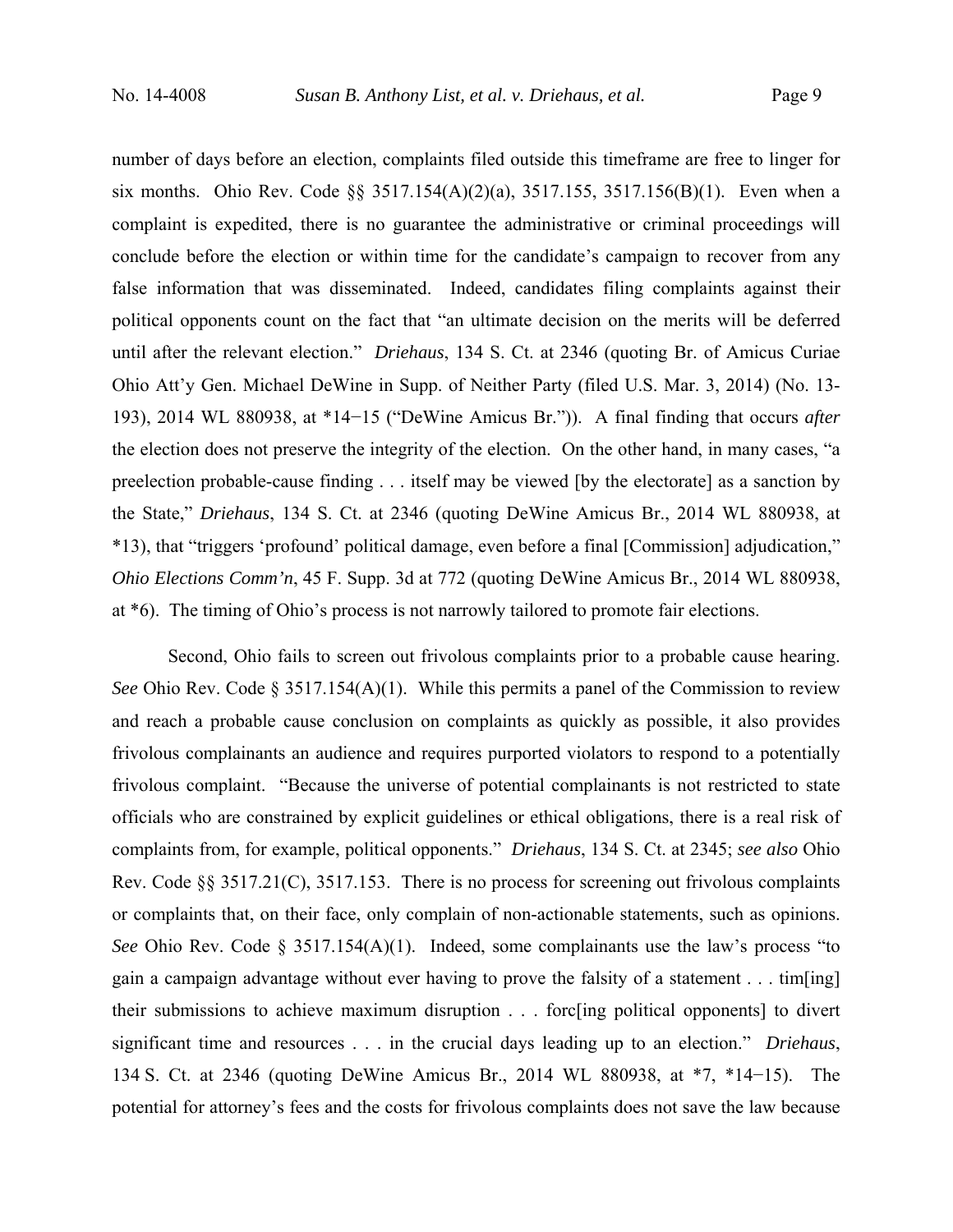this finding of frivolity does not occur until *after* a probable cause finding or a full adjudicatory hearing. *See* Ohio Rev. Code § 3517.155(E). The process of designating a panel, permitting parties to engage in motion practice, and having a panel conduct a probable cause review for plainly frivolous or non-actionable complaints is not narrowly tailored to preserve fair elections.

Third, Ohio's laws apply to *all* false statements, including non-material statements. *See*  Ohio Rev. Code § 3517.21(B)(9)−(10). Though the Commission argues that the political falsestatements laws require that the false statement be material, no such requirement exists on the law's face, *see* Ohio Rev. Code § 3517.21(B), nor has either party cited any case in which courts have imputed a materiality requirement to the political false-statements laws. Thus, influencing an election by lying about a political candidate's shoe size or vote on whether to continue a congressional debate is just as actionable as lying about a candidate's party affiliation or vote on an important policy issue, such as the Affordable Care Act. *See* Ohio Rev. Code  $\S$  3517.21(B)(10). Further, the law prohibits false statements regarding a political candidate even outside the political arena—so long as the statement is "designed to promote the election, nomination, or defeat of the candidate," and is made in broadly defined "campaign materials." *See* Ohio Rev. Code  $\S 3517.21(B)(10)$ . Penalizing non-material statements, particularly those made outside the political arena, is not narrowly tailored to preserve fair elections.

Fourth, Ohio's laws apply to anyone who advertises, "post[s], publish[es], circulate[s], distribute[s], or otherwise disseminate[s]" false political speech. *See* Ohio Rev. Code § 3517.21(B)(10). Such a broad prohibition "applies not only to the speaker of the false statement but also to commercial intermediates like the company that was supposed to erect SBA List's billboard in 2010." *Ohio Elections Comm'n*, 45 F. Supp. 3d at 778. Conducting hearings against or prosecuting a billboard company executive, who was simply the messenger, is not narrowly tailored to preserve fair elections.

 Fifth, the law is both over-inclusive and underinclusive. Causing damage to a campaign that ultimately may not be in violation of the law, through a preliminary probable cause ruling, does not preserve the integrity of the elections and in fact undermines the state's interest in promoting fair elections. At the same time, the law may not timely penalize those who violate it, nor does it provide for campaigns that are the victim of potentially damaging false statements.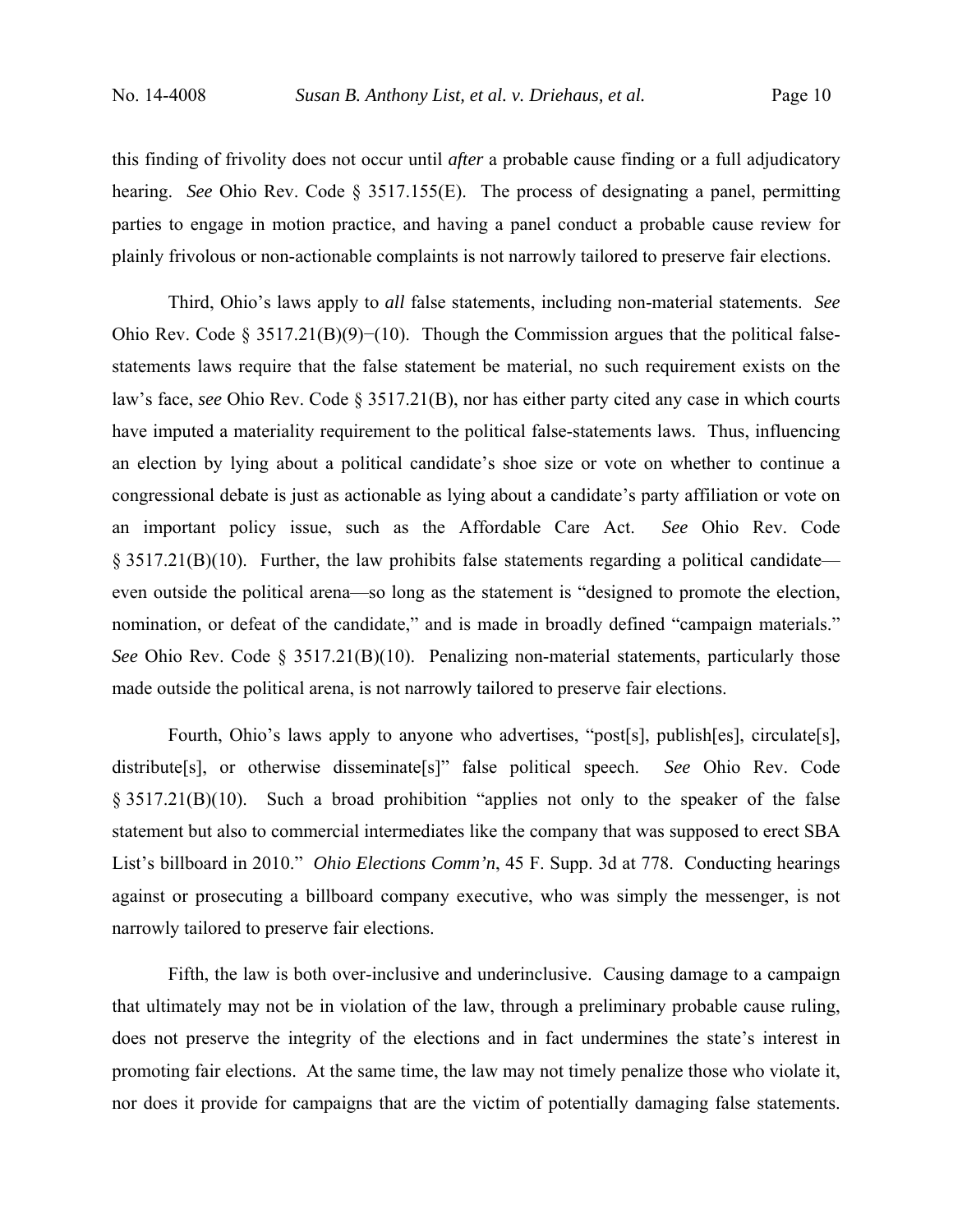"[A] law cannot be regarded as protecting an interest of the highest order, and thus as justifying a restriction on truthful speech, when it leaves appreciable damage to that supposedly vital interest unprohibited." *Reed*, 135 S. Ct. at 2232 (internal quotation marks and citation omitted). Though Ohio's interests "are assuredly legitimate, we are not persuaded that they justify [such an] extremely broad prohibition." *McIntyre*, 514 U.S. at 351. Indeed, courts have consistently erred on the side of permitting more political speech than less. *See, e.g.*, *Alvarez*, 132 S. Ct. at 2550.

Finally, Ohio's political false-statements laws have similar features to another Ohio election law that the Supreme Court found unconstitutional. In *McIntyre,* the Supreme Court struck down Ohio's election law prohibiting anonymous leafleting because its prohibitions included non-material statements that were "not even arguably false or misleading," made by candidates, campaign supporters, and "individuals acting independently and using only their own modest resources," whether made "on the eve of an election, when the opportunity for reply is limited," or months in advance. *McIntyre*, 514 U.S. at 351−52. Ohio's political false-statements laws have all of the same flaws. Such glaring oversteps are not narrowly tailored to preserve fair elections.

Other courts to evaluate similar laws post-*Alvarez* have reached the same conclusion. *See 281 Care Comm. v. Arneson*, 766 F.3d 774, 785 (8th Cir. 2014) ("[N]o amount of narrow tailoring succeeds because [Minnesota's political false-statements law] is not necessary, is simultaneously overbroad and underinclusive, and is not the least restrictive means of achieving any stated goal."), *cert. denied*, 135 S. Ct. 1550 (2015); *Commonwealth v. Lucas*, 34 N.E.3d 1242, 1257 (Mass. 2015) (striking down Massachusetts' law, which was similar to Ohio's); *see also Rickert v. State Pub. Disclosure Comm'n*, 168 P.3d 826, 829−31 (Wash. 2007) (striking down Washington's political false-statements law, which required proof of actual malice, but not defamatory nature); *c.f. Serafine v. Branaman*, 810 F.3d 354, 361 (5th Cir. 2016) (striking down a Texas law regulating use of the professional title "psychologist" because it was not narrowly tailored to serve the state's compelling interest in protecting mental health "where it regulates outside the context of the actual practice of psychology . . . [to a] political website or filing forms for political office").